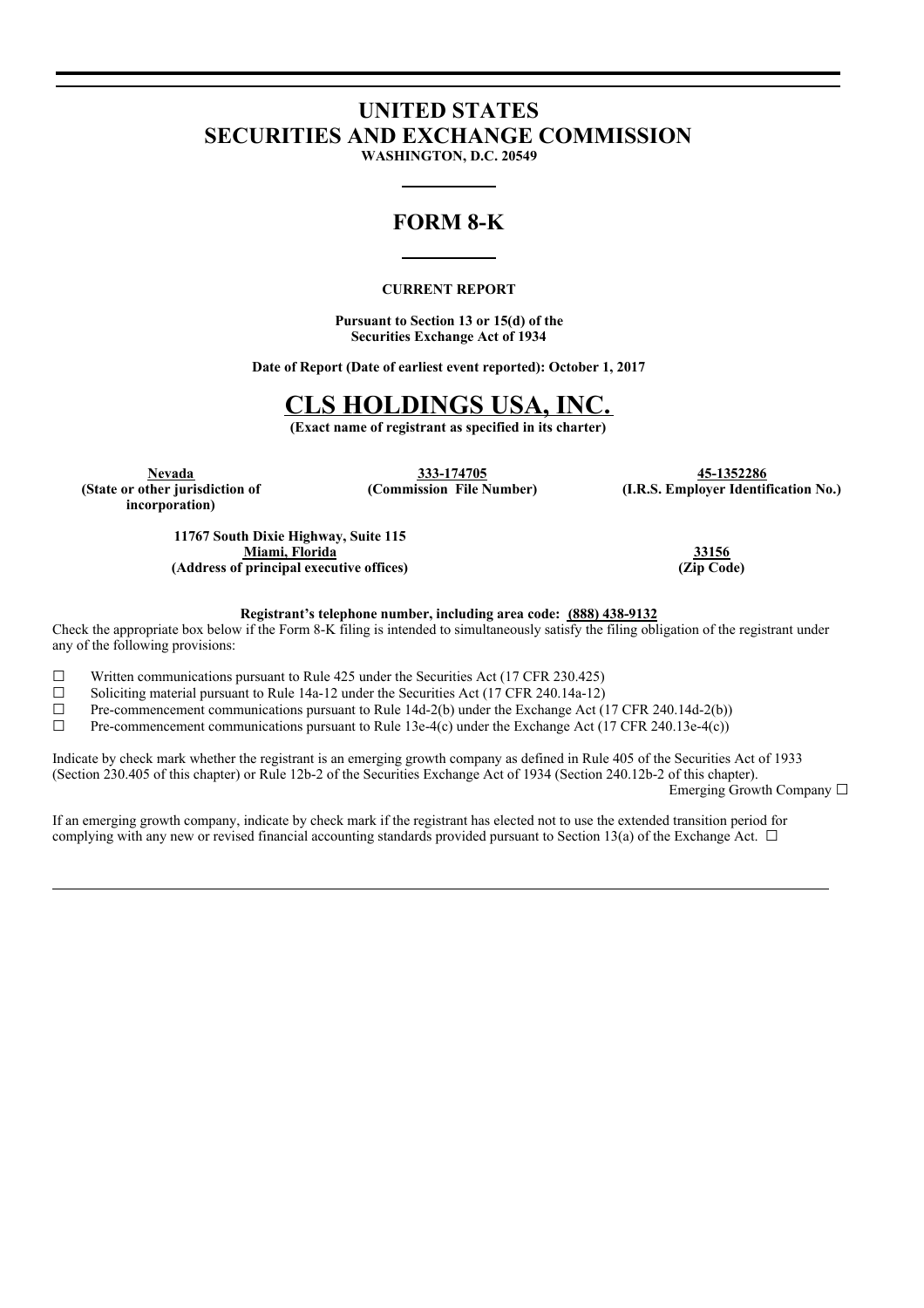#### **Item 5.02. Departure of Directors or Certain Officers; Election of Directors; Appointment of Certain Officers; Compensatory Arrangements of Certain Officers.**

On October 1, 2017, CLS Holdings USA, Inc. (the "Company") and Mr. Alan Bonsett, the Company's Chief Operating Officer, mutually agreed to end his employment with the Company following the expiration of Mr. Bonsett's employment agreement. Mr. Bonsett may provide consulting services to the Company in the future on an as needed basis.